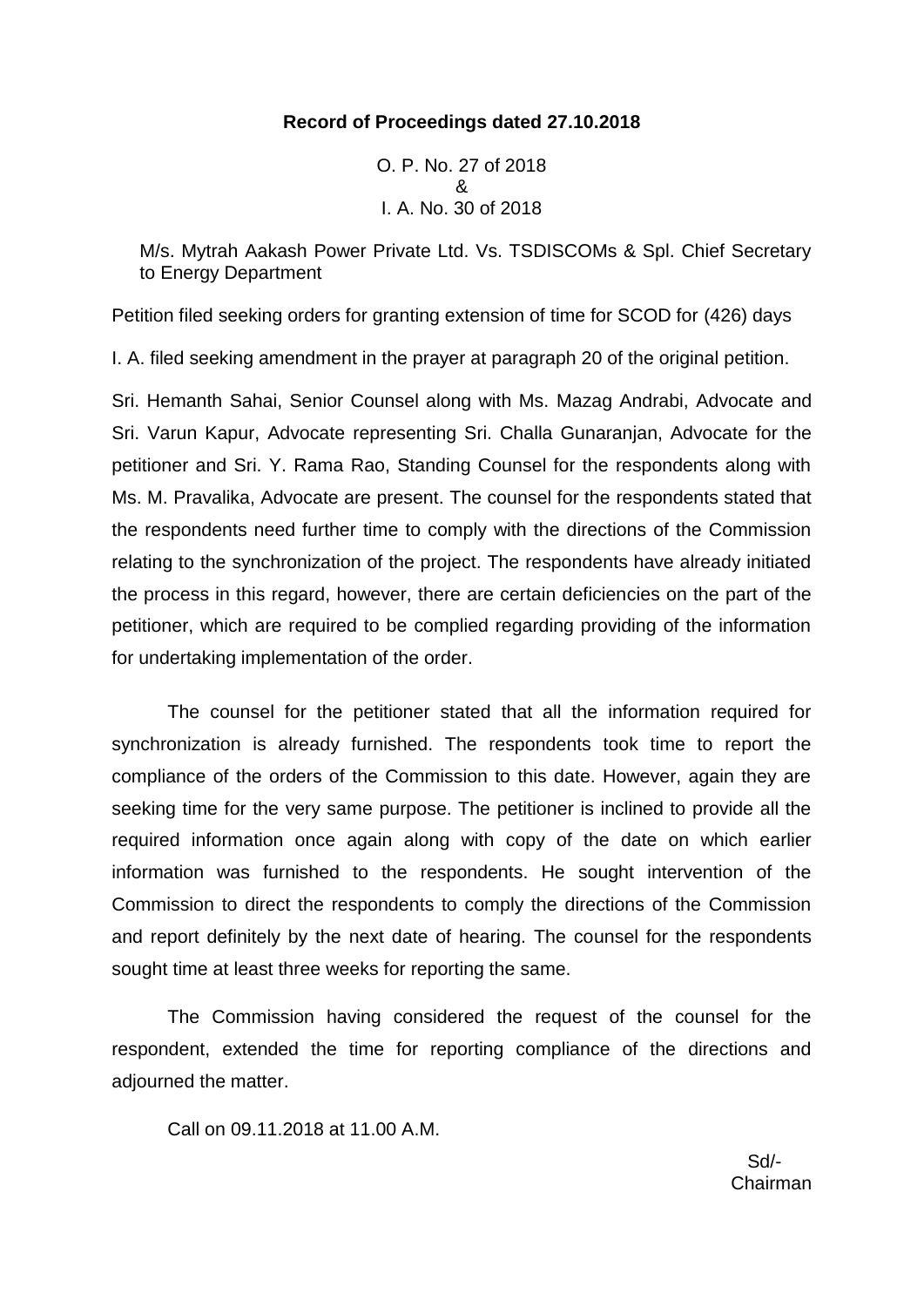## O. P. No. 37 of 2018 & I. A. No. 31 of 2018

M/s. Mytrah Agriya Power Pvt. Ltd. Vs. TSDISCOMs & Spl. Chief Secretary Petition filed seeking orders for granting extension of time for SCOD for (420) days

I. A. filed seeking amendment in the prayer at paragraph 20 of the original petition.

Sri. Hemanth Sahai, Senior Counsel along with Ms. Mazag Andrabi, Advocate and Sri. Varun Kapur, Advocate representing Sri. Challa Gunaranjan, Advocate for the petitioner and Sri. Y. Rama Rao, Standing Counsel for the respondents along with Ms. M. Pravalika, Advocate are present. The counsel for the respondents stated that the respondents need further time to comply with the directions of the Commission relating to the synchronization of the project. The respondents have already initiated the process in this regard, however, there are certain deficiencies on the part of the petitioner, which are required to be complied regarding providing of the information for undertaking implementation of the order.

The counsel for the petitioner stated that all the information required for synchronization is already furnished. The respondents took time to report the compliance of the orders of the Commission to this date. However, again they are seeking time for the very same purpose. The petitioner is inclined to provide all the required information once again along with copy of the date on which earlier information was furnished to the respondents. He sought intervention of the Commission to direct the respondents to comply the directions of the Commission and report definitely by the next date of hearing. The counsel for the respondents sought time at least three weeks for reporting the same.

The Commission having considered the request of the counsel for the respondent, extended the time for reporting compliance of the directions and adjourned the matter.

Call on 09.11.2018 at 11.00 A.M.

 Sd/- Chairman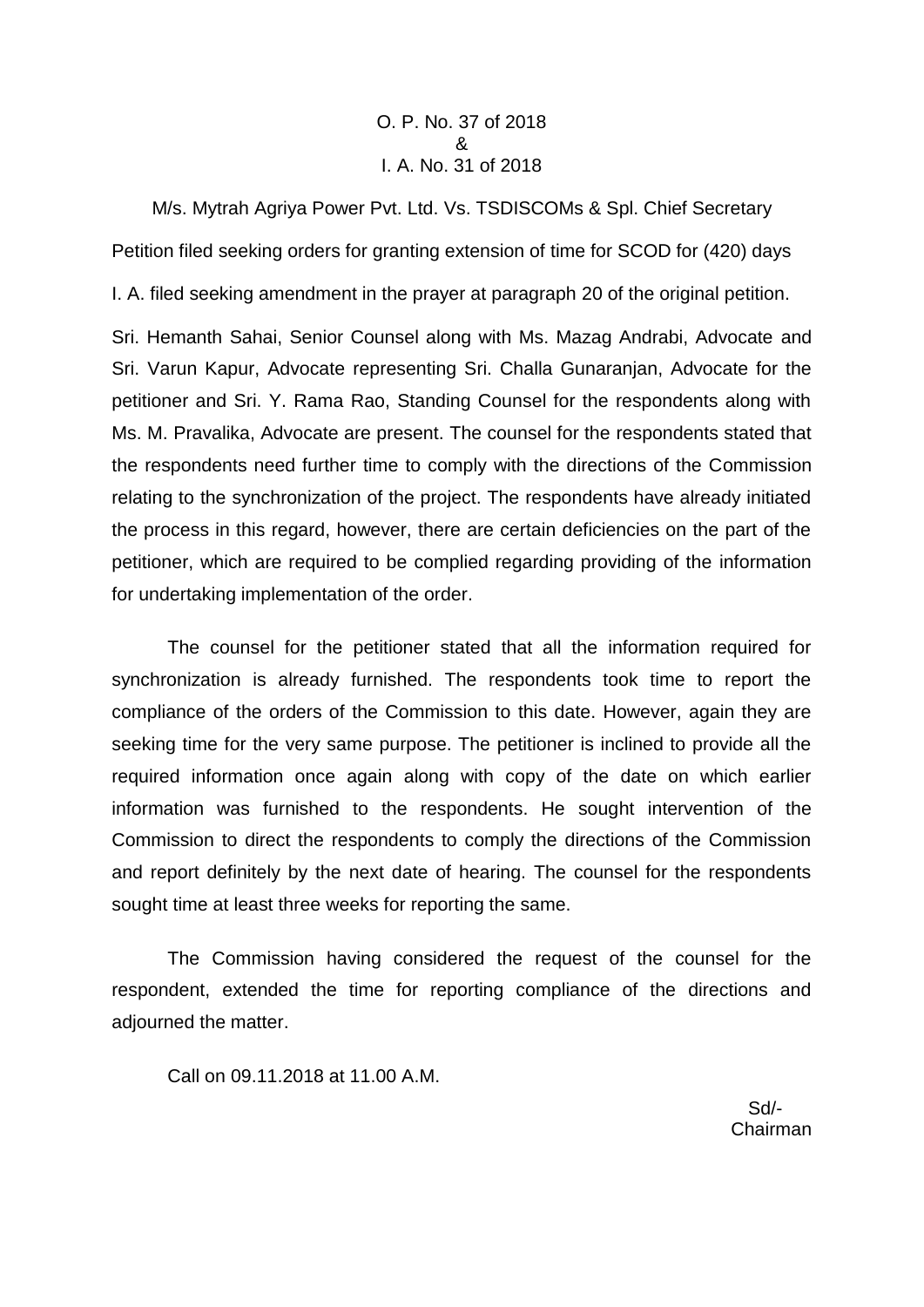## O. P. No. 38 of 2018 & I. A. No. 41 of 2018

## M/s. Mytrah Agriya Power Pvt. Ltd. Vs. TSDISCOMs &Spl. Chief Secretary

Petition filed seeking orders for granting extension of time for SCOD for (436) days.

I. A. filed seeking directions to the respondent No. 1 not take any coercive action against the applicant / petitioner including but not limited to invocation of B. Gs. and / or termination of the PPA pending disposal of the original petition.

Sri. Hemanth Sahai, Senior Counsel along with Ms. Mazag Andrabi, Advocate as also Sri. B. Shiva Kumar, Legal Counsel of the company representing Sri. Challa Gunaranjan, Advocate for the petitioner and Sri. Y. Rama Rao, Standing Counsel for the respondents along with Ms. M. Pravalika, Advocate are present. The counsel for the respondents stated that the respondents need further time to comply with the directions of the Commission relating to the synchronization of the project. The respondents have already initiated the process in this regard, however, there are certain deficiencies on the part of the petitioner, which are required to be complied regarding providing of the information for undertaking implementation of the order.

The counsel for the petitioner stated that all the information required for synchronization is already furnished. The respondents took time to report the compliance of the orders of the Commission to this date. However, again they are seeking time for the very same purpose. The petitioner is inclined to provide all the required information once again along with copy of the date on which earlier information was furnished to the respondents. He sought intervention of the Commission to direct the respondents to comply the directions of the Commission and report definitely by the next date of hearing. The counsel for the respondents sought time at least three weeks for reporting the same.

The Commission having considered the request of the counsel for the respondent, extended the time for reporting compliance of the directions and adjourned the matter.

Call on 09.11.2018 at 11.00 A.M.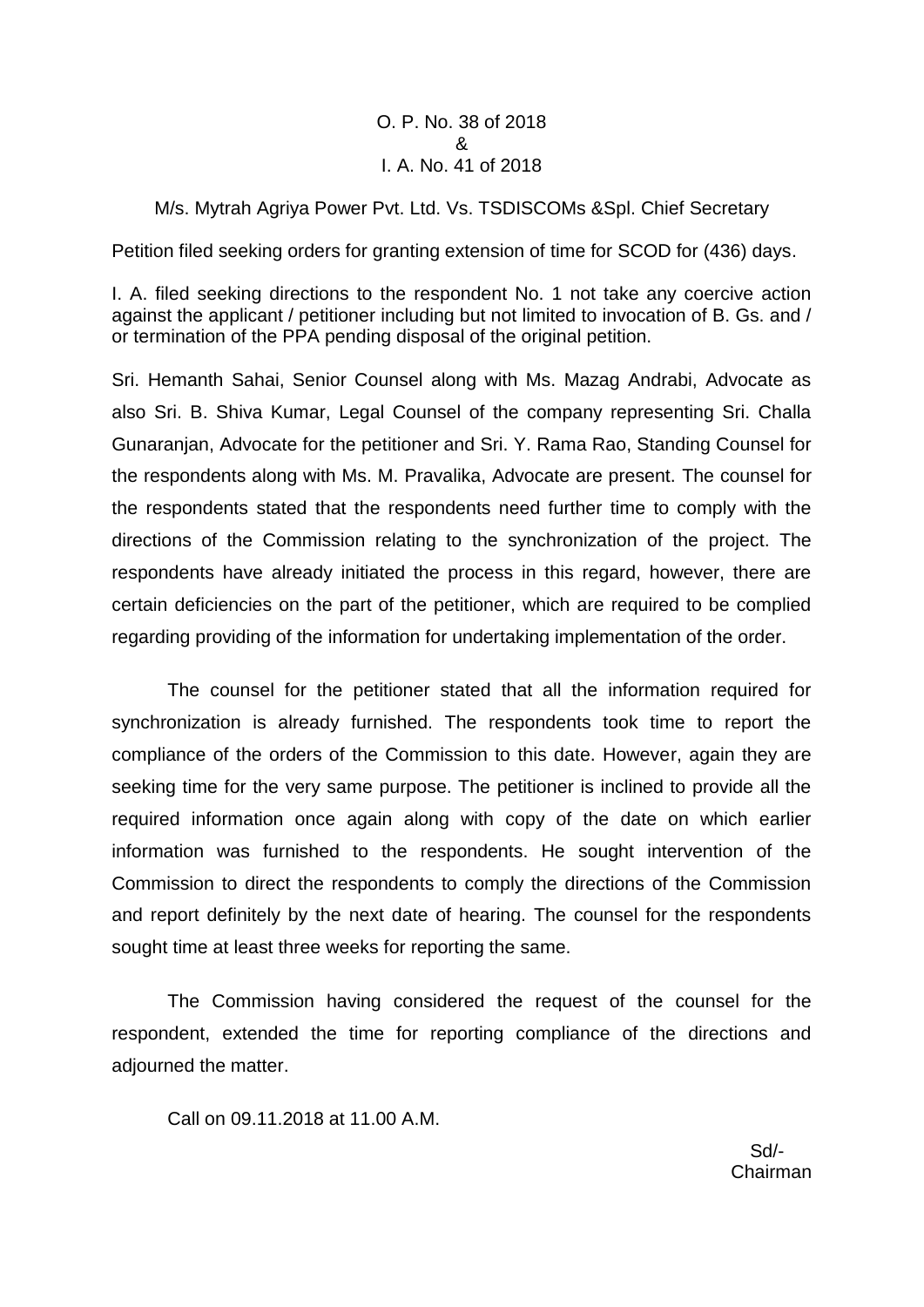## O. P. No. 46 of 2018

## M/s Medak Solar Projectsm Private Limited vs TSTRANSCO & TSSPDCL

Petition filed claiming the units fed into grid by the petitioner's 8.24 MW solar plant from the date of synchronization to the date of LTOA agreement as deemed to have been banked or in alternative to pay at Rs. 6.78 / unit.

Sri. Sai Phanindra Kumar, Advocate representing Sri. Challa Gunaranjan counsel for the petitioner and Sri. Y. Rama Rao counsel for the respondents along with Ms. M. Pravalika, Advocate are present. The counsel for the petitioner has sought adjournment stating that he has to file a rejoinder to the counter affidavit of the respondents, to which the counsel for the respondents has no objection. Accordingly adjourned, the counsel for the petitioner shall file rejoinder 05.11.2018 duly serving a copy of it to the counsel for the respondents.

Call on 09.11.2018 at 11.00 A.M.

 Sd/- Chairman

## O. P. No. 47 of 2018

M/s Dubbak Solar Projects Private Limited Vs. TSTRANSCO & TSSPDCL

Petition filed claiming the units fed into grid by the petitioner's 8 MW solar plant from the date of synchronization to the date of LTOA agreement as deemed to have been banked or in alternative to pay at Rs. 6.78 / unit.

Sri. Sai Phanindra Kumar, Advocate representing Sri. Challa Gunaranjan counsel for the petitioner and Sri. Y. Rama Rao counsel for the respondents along with Ms. M. Pravalika, Advocate are present. The counsel for the petitioner has sought adjournment stating that he has to file a rejoinder to the counter affidavit of the respondents, to which the counsel for the respondents has no objection. Accordingly adjourned, the counsel for the petitioner shall file rejoinder 05.11.2018 duly serving a copy of it to the counsel for the respondents.

Call on 09.11.2018 at 11.00 A.M.

 Sd/- Chairman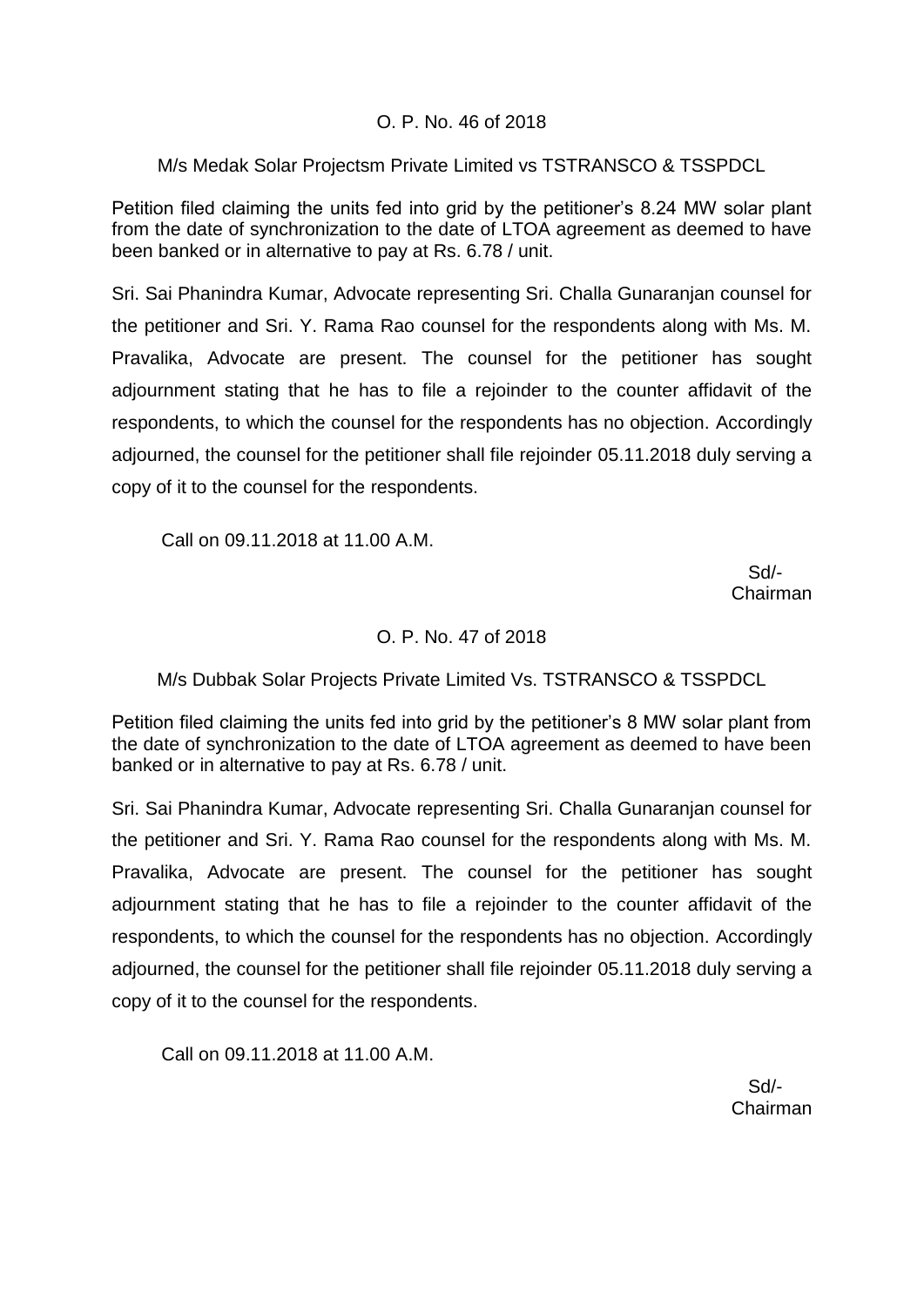#### O. P. No. 54 of 2018

#### TSSPDCL Vs. Mittal Processors Pvt. Ltd.

Petition filed seeking recovery of outstanding amounts payable by the respondent towards compensation and also refund of STOA charges as per short term power purchase orders dated 29.04.2014 and 12.02.2014.

Sri. Y. Rama Rao, Standing Counsel for the petitioner along with Ms. M. Pravalika, Advocate and Sri. Adarsh Tripathi, Advocate along with Ms. Shraddha Gupta, Advocate for the respondent as well as Sri. Dhawal Desai, Representative of the company are present. The counsel for the petitioner sought further time to file rejoinder in the matter. He stated that the respondent has filed additional counter coupled with some documents in support of his case. He stated that several contentions are raised relating to limitation, jurisdiction and non-joinder of parties to the petition, which are required to be adverted to by the petitioner. Accordingly he needs time to file rejoinder. The counsel for the respondent stated that the petitioner obtained time on the last occasion itself to file rejoinder. The respondent has filed additional counter affidavit and material documents only yesterday. He also sought to file two more documents, which would form part of the additional counter affidavit. He also stated that the petitioner should take steps to amend the title to the case by changing the name of the respondent, which has been shown in the counter affidavit.

Upon the request of the counsel for the petitioner for proving the name change certificate, the counsel for the respondent agreed to provide the same. Having heard the submissions and request of the counsel for parties, the matter is adjourned. The rejoinder shall be filed by 05.11.2018 and the petitioner should take steps to amend the title to the case.

Call on 17.11.2018 at 11.00 A.M.

 Sd/- Chairman

> O. P. No. 58 of 2018 & I. A. No. 34 of 2018

M/s. Clean Solar Power (Chitradurga) Pvt. Ltd. Vs. TSSPDCL & TSTRANSCO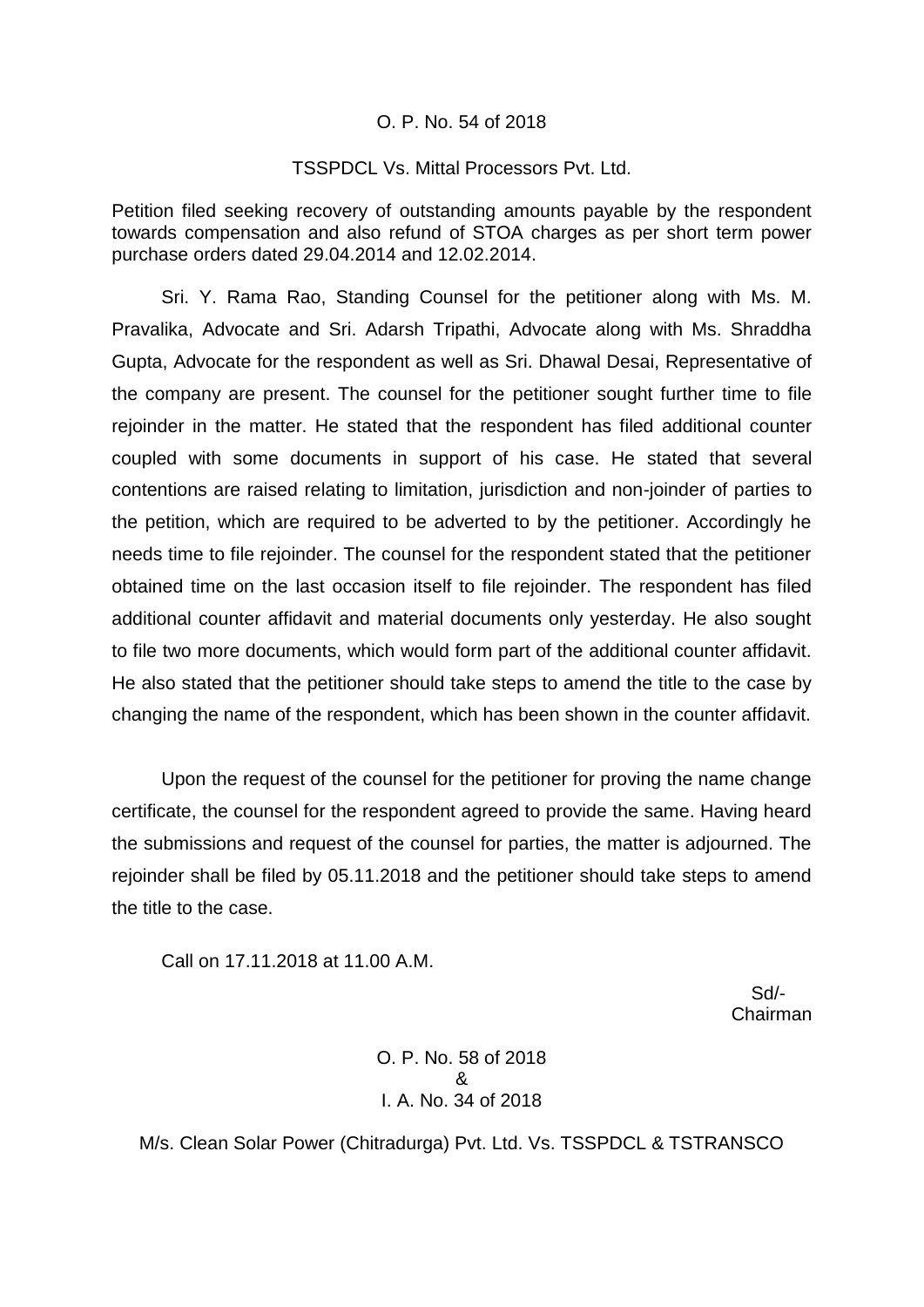Petition filed seeking extension of time for SCOD beyond 21.05.2017 until the respondent No. 1verifies the commissioning of the project, set aside or quash the letter dated 30.05.2018 written by respondent No. 1 to the petitioner and declare that the events delayed the project are in nature of force majeure and the petitioner is not liable for delay as specified under Article 10.5 of PPA or otherwise for delay in SCOD.

I. A. filed seeking directions to the respondent No. 1 to procure power from the petitioner's project subject to final outcome of the petition.

Sri. Avinash Desai, Advocate along with Sri K. Jashwanth Rao, Advocate for the petitioner and Sri. Y. Rama Rao, Standing Counsel for the respondents along with Ms. M. Pravalika, Advocate are present. The counsel for the petitioner sought adjournment, as his senior counsel is engaged in other matters and will not able to attend hearing before 17.11.2018. The counsel for the respondents has no objection.

Having considered the request of the counsel for the petitioner, the matter is adjourned, but made it clear that he should ensure arguments in the matter invariably on the next date of hearing.

Call on 17.11.2018 at 11.00 A.M.

 Sd/- Chairman

> O. P. No. 59 of 2018 & I. A. No. 35 of 2018

# TSDISCOMs Vs. APGENCO, APTRANSCO & APDISCOMs

Petition filed seeking certain directions to APGENCO and APDISCOMs.

I. A. filed seeking interim directions to APGENCO not to proceed with coercive measures before any other forum in respect of the alleged claim to be paid by TSDISCOMs.

Sri. Y. Rama Rao, Standing Counsel for the petitioners along with Ms. M. Pravalika, Advocate and Sri. G.V. Brahmananda Rao, Advocate representing Sri. P. Shiv Rao, Counsel for the respondents are present. The counsel for the respondents sought adjournment of the hearing for four weeks for filing counter affidavit, while filing a memo of objections to the petition regarding the pendency of the issue before Smt. Sheela Bhide Committee, before NCLT and before the Hon'ble High Court on the issue of the jurisdiction of the Commission. The counsel for the petitioner stated that